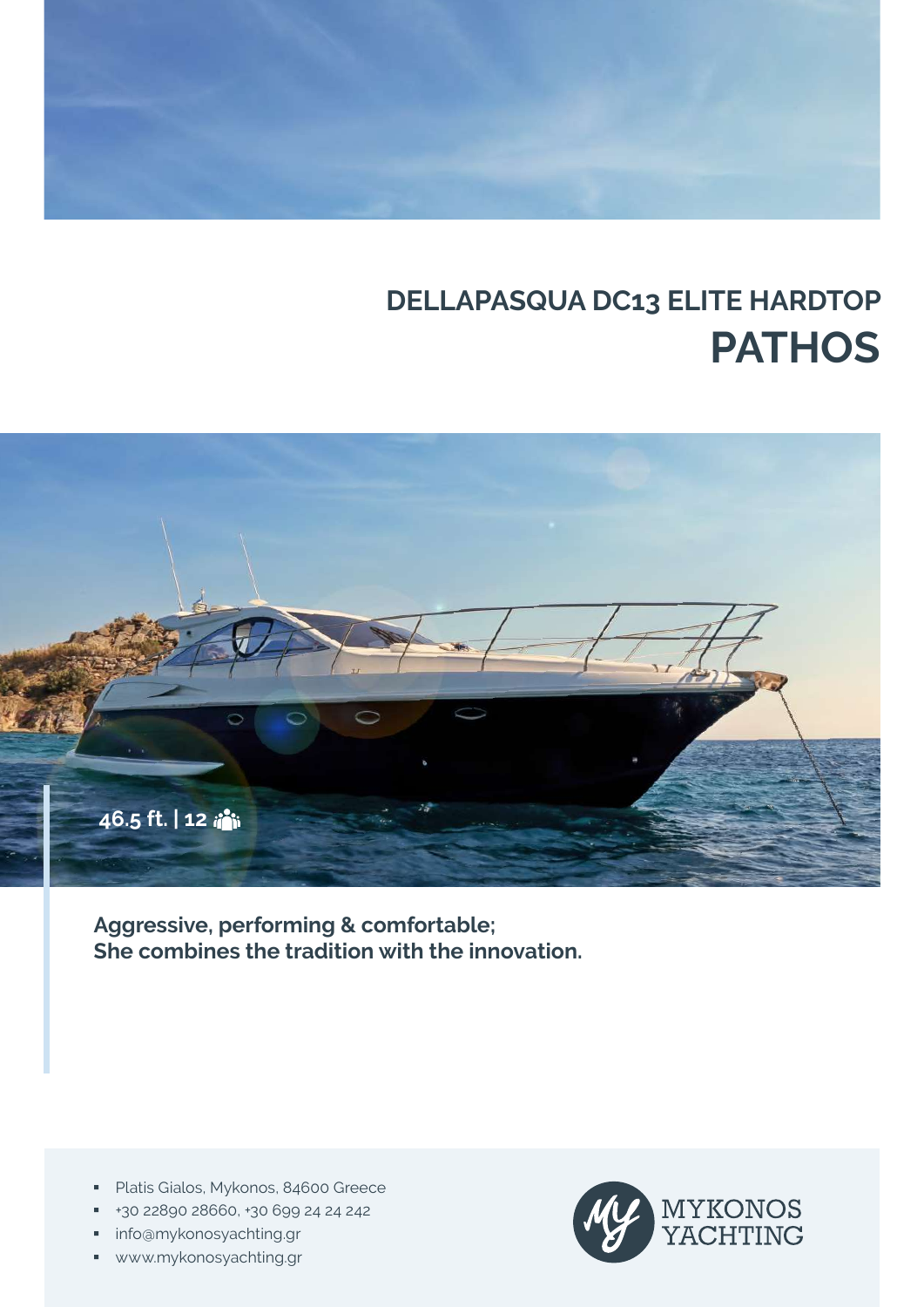



Our Dellapasqua DC13 Elite Hardtop, "**Pathos**", is an aggressive, performing, yet comfortable yacht, that successfully combines tradition with innovation.

Her deep V-shaped bottom, the main and unquestionable characteristic of the Dellapasqua fleet, is what reflects tradition. The aggressive lines at the upper works bring in mind a true racer, while they still manage to be soft and harmonious, creating an aesthetically brilliant design that represents a one-of-a-kind modernity. On the other hand, the stunning technology of her hard top and her stern garage opening system are the perfect example of what can be achieved when innovation meets craftmanship.

- of your vacation sunbathing on the comfortable stern and the fore cush-Her exterior is full of surprises; after you spend the most relaxed moments ions or enjoy a delicious drink on the big sofa, you can continue having fun in the dinette, sheltered by tapered-lined windows and a futuristic roof that can be opened electrically. This high-tech yacht is designed with your absolute comfort and pampering in mind. The stern platform is ideal for playtime, while thanks to the large and safe gangways you can reach it from the bow without any hesitation.

With an overall length of 46.5 feet, this yacht is extremely cozy and comfortable on the inside, with refined and inviting interiors, large rooms and high-class fittings that offer a unique on-board experience. If you are planning to relax in a quiet sea voyage accompanied only by your loved ones, have in mind that there is one master stateroom with a double bed, as well as a guest stateroom that can accommodate 2 more persons.

As her name "Pathos" suggests, the Dellapasqua DC13 Elite Hardtop is a perfect choice for those who are passionate about living at sea.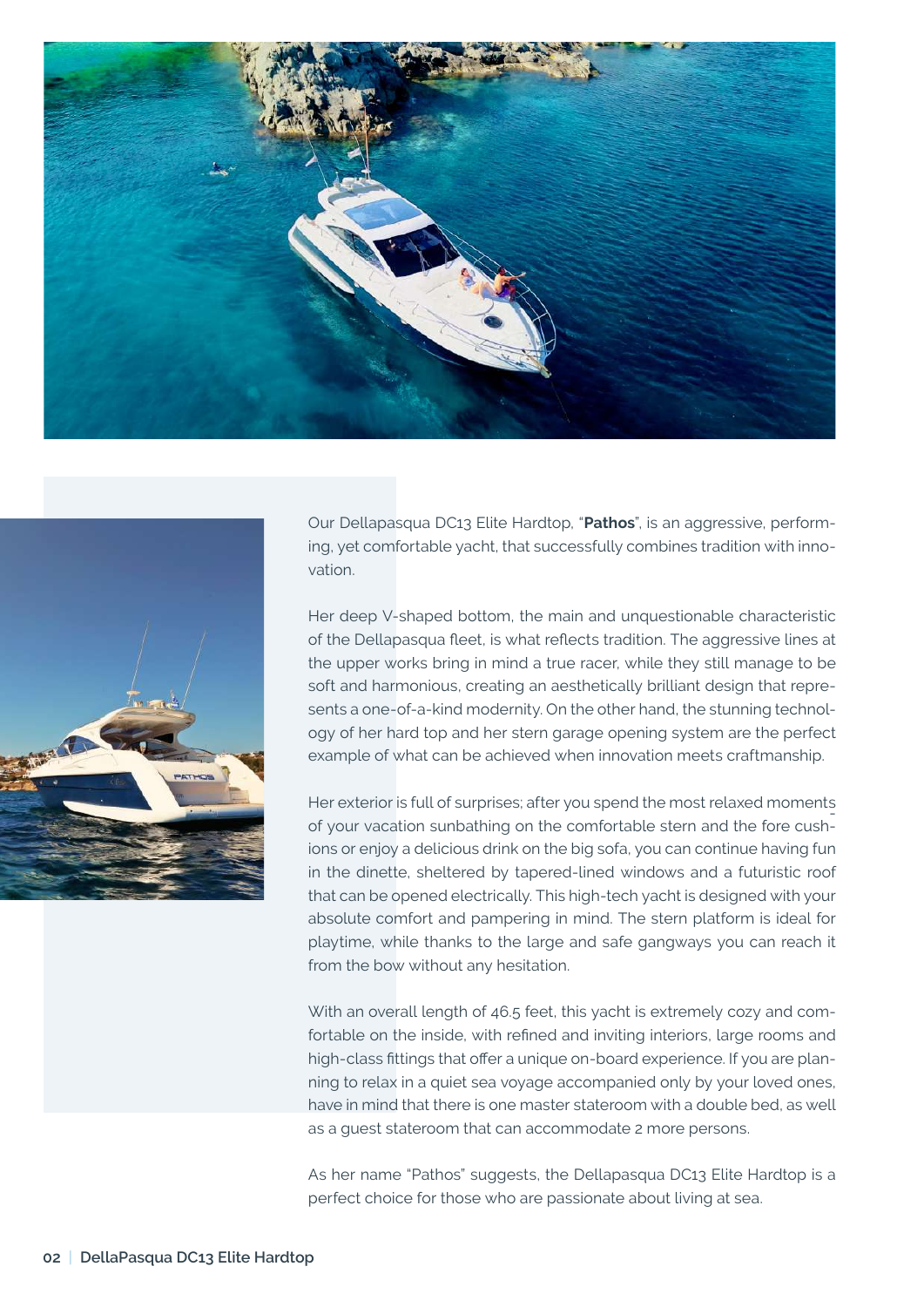



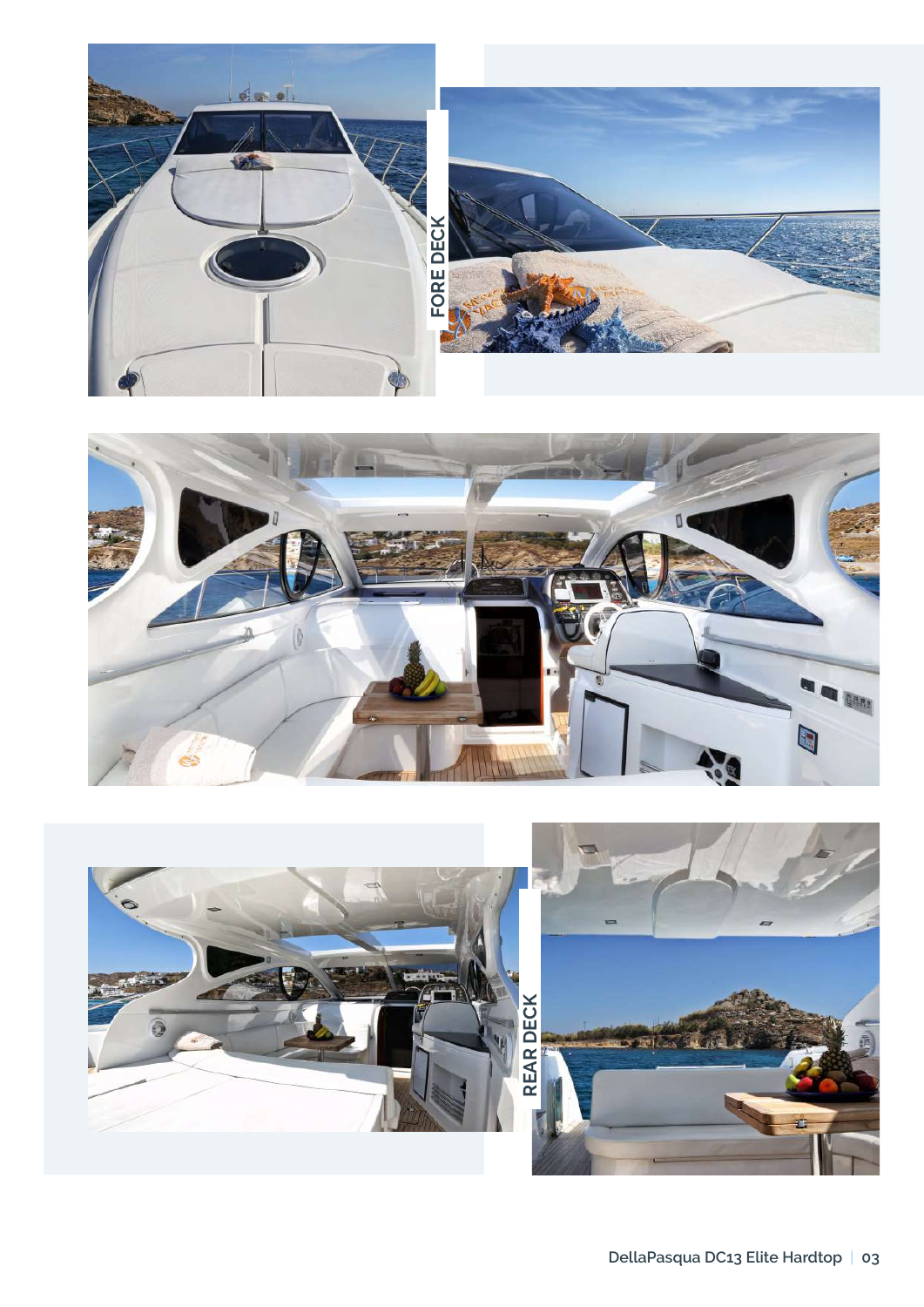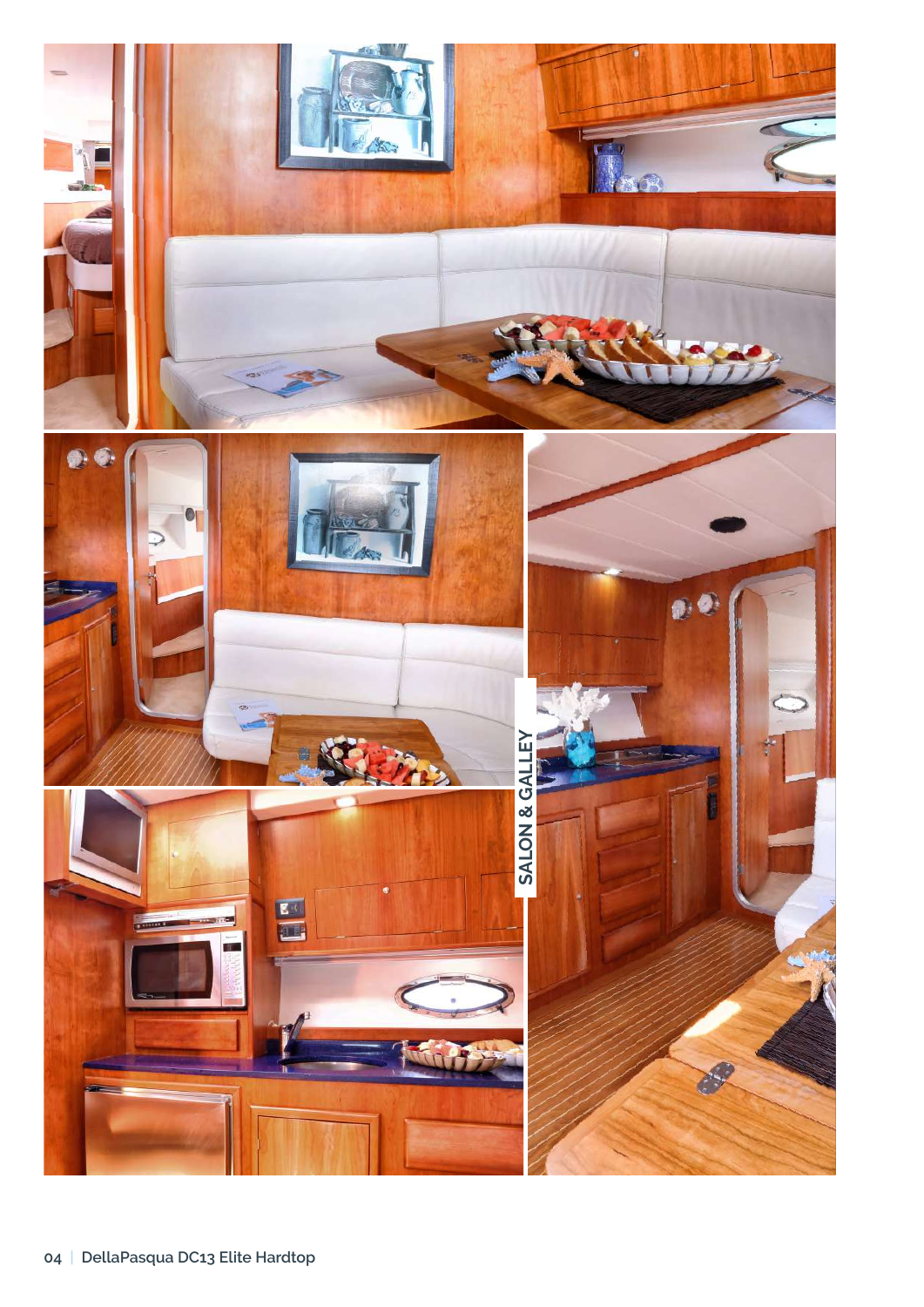